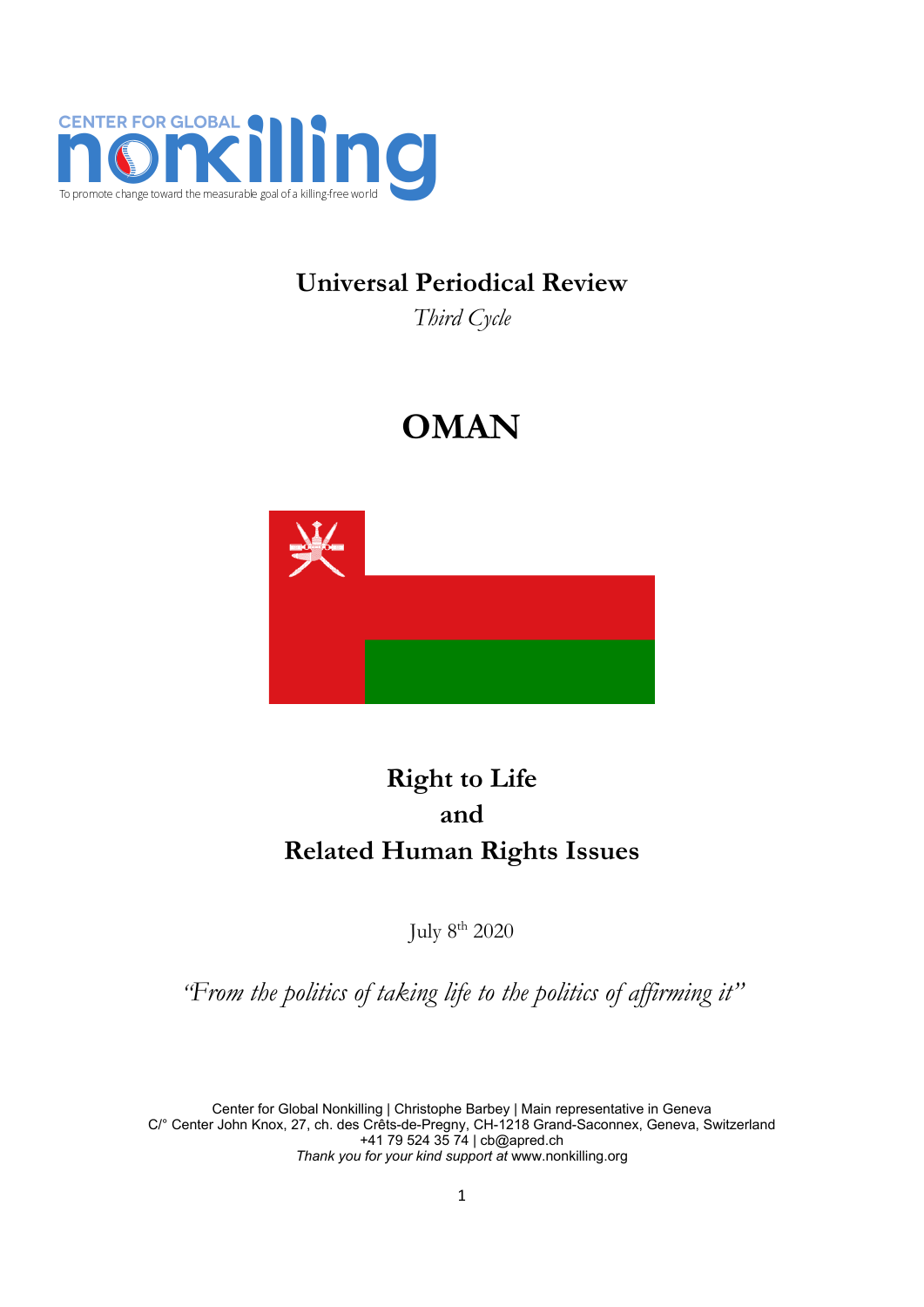## *We understand the right to life as being the full enjoyment of Life, as being the right not to be killed, but also as being everyone'<sup>s</sup> responsibility not to kill or let others die.*

The Center for Global Nonkilling has <sup>a</sup> unique mission, inspirational for individuals and transformative for societies: *"To promote change toward the measurable goal of <sup>a</sup> killing-free world by means open to infinite human creativity in reverence for life".*

#### **Introduction**

The Center for Global Nonkilling (CGNK) was founded by Glenn Paige (1929-2017), political science Professor, author of the book "Nonkilling Political Science", translated in numerous languages 1 . The book is available in Arabic 2 . The Center is <sup>a</sup> worldwide congregation of persons, scholars and others working at creating societies that do not kill.

Valuing life in all its dimensions is <sup>a</sup> necessary mission; please join with the Center for Global Nonkilling, be <sup>a</sup> nonkilling center yourself, celebrating, enhancing and protecting life 3 .

CGNK has ECOSOC consultative status since 2014. At each session of the UPR, we make usually one comprehensive submission, <sup>a</sup> complete "cliché" of the situation of life in the country under review. We also make short submissions on specific issues 4 . We address <sup>a</sup> recommendation to all States in need of ratifying the Convention on the prevention and the repression of the crime of genocide.

#### **Human rights**

All human rights are universal, of equal importance, indivisible, interlinked and mutually reinforcing. They arise out of our fundamental human nature and are expressed by our knowledge, feelings and values. They grow and remain through awareness, practice and kindness. They are needed to build lasting and prosperous, thriving and humane societies, on <sup>a</sup> sustainable planet, enabling every one to lead <sup>a</sup> fulfilling life, in solidarity, leaving no one behind.

Universal legal basis, fundamental rights form the infrastructure of our civilisation, as needed for it to flourish in dignity, through present time and in future History. Human rights are supported and implemented using universal and fundamental peaceful methods such as education and exemplarity, the cultures of peace and non-violence, cooperation and consensus, prevention and precaution, peaceful settlements of disputes. These fundamental methods are needed for the full respect and the common enjoyment, for the achievement of all human rights as for the existence and continuity of societies and cultures.

**The right to life**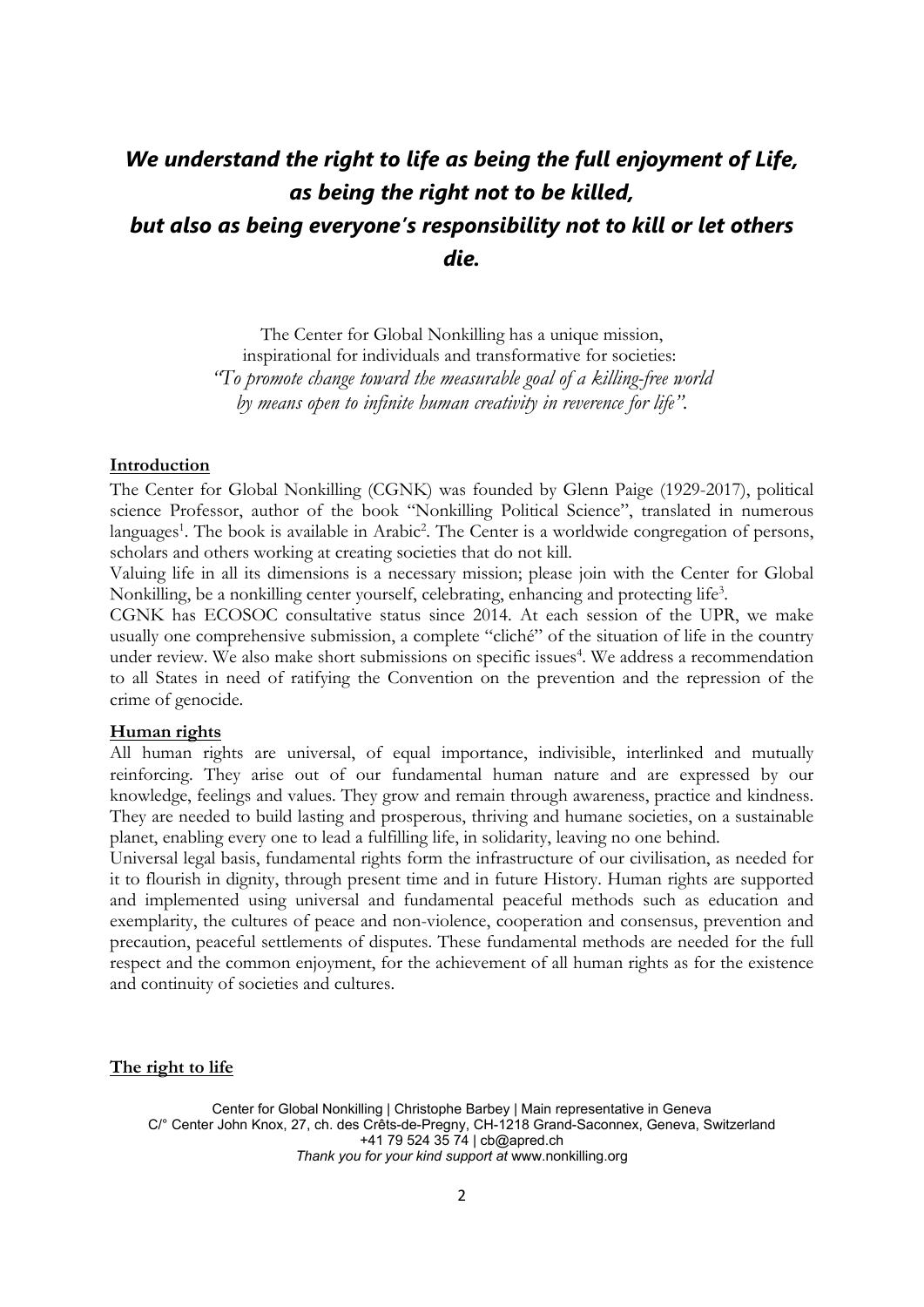Compared to other human rights, the right to life has four specific features:

a. If dignity can be said to be the paramount human right present when each and all human rights are fulfilled, so is the right to life present within all human rights. However, the right to life precedes all other human rights: if life is taken all human rights are cancelled<sup>5</sup>.

Conversely, joyfully living, thus sharing <sup>a</sup> solid and happy ground to the existence of life for all, highlights the value of the right to life. Further, life and the quality of life, in equality, are the basis needed for the peaceful progress and proactive fulfillment, for the completion of all human rights.

b. There are no possible restrictions to the right to life: one is either alive or not. Issues pertaining to the beginning and the end of life such as reproductive rights, abortion, suicides and euthanasia, as well as prenatal and genetic engineering should be dealt with in <sup>a</sup> preventive, human and humane, sustainable manner, for each and all, in full dignity.

c. There is only one way to guarantee respect for life, to protect and ensure that the right to life is fulfilled: full and effective prevention. Once <sup>a</sup> life is lost, compensation may be due, but there are no possible reparations for <sup>a</sup> lost life.

d. So forth, the right to life is also the *absolute duty not to kill*. As such, the right to life is <sup>a</sup> fully reciprocal right, granted to all, to be granted by all, to all, individually as collectively.

The Center for Global Nonkilling encourages all persons and institutions to refuse the recognition of any *right* to kill. Killing is never admissible.

Though not rights, three *powers* to kill have sometimes been legally granted. They are always granted under very strict and exceptional circumstances. We do not approve or condone to theses existing powers to kill. They should be considered unwanted remnants of the past. These three powers are:

1) The use of *legitimate self-defence.* Legally, it requires <sup>a</sup> proportionate reaction, in response to <sup>a</sup> direct, severe and imminent threat that cannot be addressed otherwise. The circumstances where self-defence may be needed are always <sup>a</sup> failure of prevention: failure that should be thoroughly analysed to extract lessons learned and design more accurate policies, best practices for the future. If these circumstances nevertheless occur, using nonviolent means the reaction should never result in killing or maiming. Whatever the ends and means used, the result of legitimate self-defence shall always be reviewed by an independent mechanism.

Because it highly impacts on the rights to life, but also on the rights to personal integrity and security, any *use of force* by officials or by any one shall always be avoided, or highly limited<sup>6</sup>. States have <sup>a</sup> duty of exemplarity to promote fundamental rights and values, to act ad non-violently as possible, <sup>a</sup> legal duty regarding full respect and promotion of human rights. Utmost attention shall be given to prevent situations which may result in use of force, or further in loss of lives. Prevention failures shall be thoroughly monitored to extract lessons learned, to instigate experience and changes in policies. Methods used when the use of force is nevertheless needed should be inspired by non-violent techniques: force is not violence as long as it causes no harm. Again, any official use of force should be monitored by <sup>a</sup> totally independent mechanism.

2) The *Death penalty*, if ever permissible, is however <sup>a</sup> major and definitive breach of the right to life and of numerous other human rights, including those of other related persons. It is considered an inhumane, cruel and degrading treatment 7 . It is the worst example of non respect

*Thank you for your kind support at* [www.nonkilling.org](http://www.nonkilling.org)

Center for Global Nonkilling | Christophe Barbey | Main representative in Geneva C/° Center John Knox, 27, ch. des Crêts-de-Pregny, CH-1218 Grand-Saconnex, Geneva, Switzerland +41 79 524 35 74 | [cb@apred.ch](mailto:cb@apred.ch)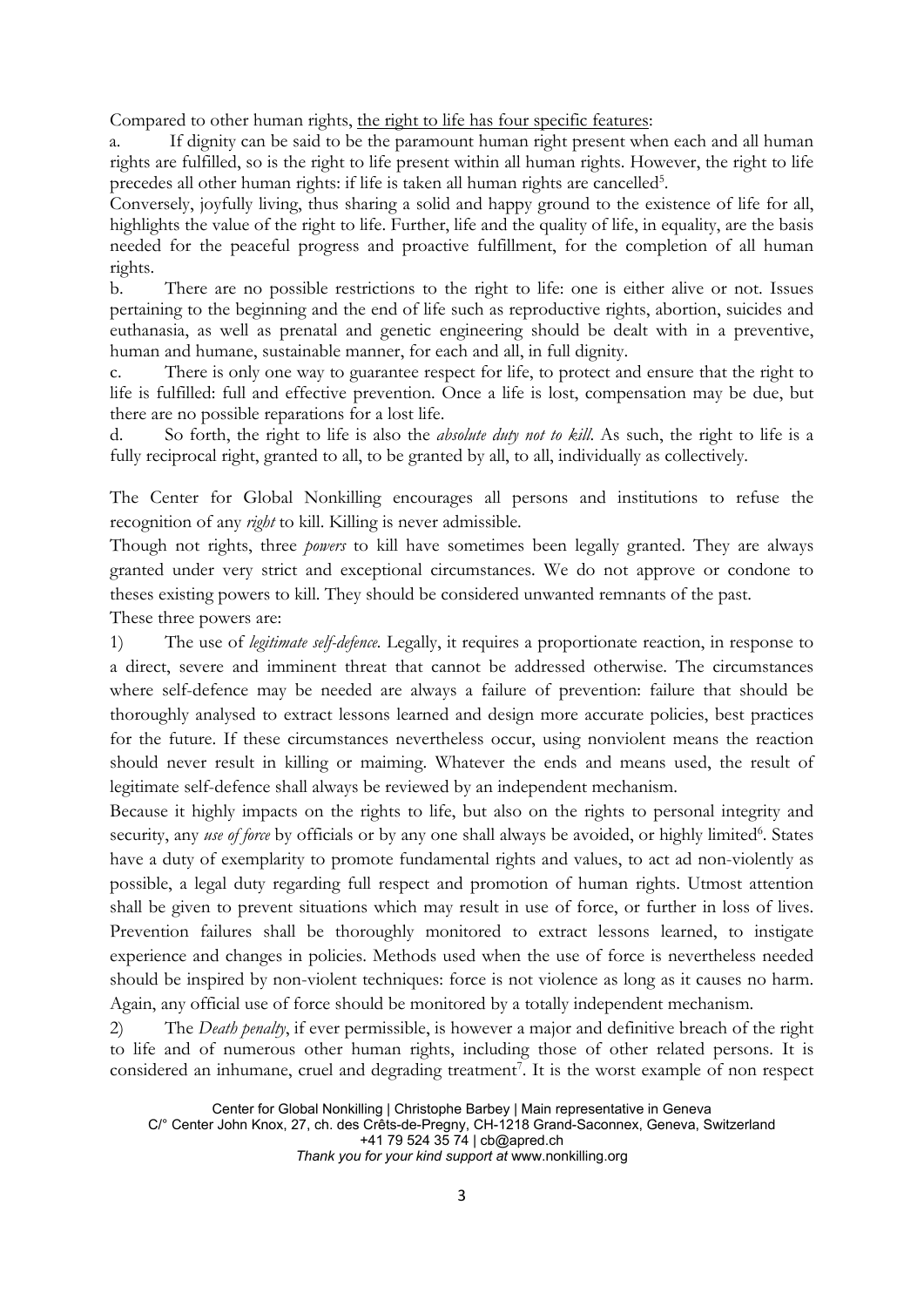for the right to life <sup>a</sup> State and <sup>a</sup> nation can give. Preventive effects being undemonstrated, the death penalty is unworthy and lacks the necessary dignity and legitimacy, the moral standards and exemplarity required of any authoritative power. The death penalty is not compatible with the Sustainable Development Goals (SDG) as they grant universal development and as its main assertion and goal is to "leave no one behind"; killing someone is not only leaving this person behind, it is depriving them of their share of human destiny and of their right to amend themselves. The SDG'<sup>s</sup> were unanimously adopted by all Members of the United Nations and thus grant <sup>a</sup> right to development and to rehabilitation for all. The SDG'<sup>s</sup> also require "significant reduction of violence and related killings (SDG 16.1)". This includes killings by the State.

3) *Powers of war* as conceded by humanitarian law may be an exception to the right to life as it permits, under certain circumstances and given certain precautions only, the taking of the life of enemy soldiers. This is morally inacceptable and profoundly backward. Seeing that peace and respect of life prevail – always – and nullifying this exception to the right to life is one of the objectives of the Center for Global Nonkilling.

It shall be <sup>a</sup> goal for all humanity, for the sake of life in peace.

#### **The right to peace**

Peace originates in our human nature, is supported by human feelings and knowledge, continues through prevention and is supported by non-violent institutions and practices, peaceful settlements of disputes.

No life would be possible without <sup>a</sup> sufficient attainment of peace, and dignity can only be achieved when peace and human rights prevail. Peace is <sup>a</sup> right, but it is also <sup>a</sup> universal method needed for the completion of all human rights.

Peace is fully present (if not worded) in article 28 of the Universal Declaration of Human Rights when it states: "*Everyone is entitled to <sup>a</sup> social and international order in which the rights and freedoms set forth in this Declaration can be fully realized*". It is only through <sup>a</sup> peaceful order that such an endeavour can be accomplished: all rights set forth in the Universal Declaration being fully expressed and realized.

The links between *human rights and peace* are being widely developed<sup>8</sup>.

We salute with great respect the vote by Oman in favour of the Declaration on the Right to Peace and peaceful methods provide means to prevent and solve conflicts without aggravating them (including between competing human rights) and, as may be, to the advantage of all concerned persons and parties, in <sup>a</sup> constructive or reconstructive way. Conflicts solved peacefully alleviate feelings with respect, make it possible to draw lessons learned from difficult situations and favour the design of preventive policies for the future.

#### **Other related human rights**

All human rights are needed for the fulfilment of <sup>a</sup> safe and happy life.

However, some of them may be of more direct or evident importance either for the full realisation of the rights to life and peace, or to avoid their breach.

The *right to participle in the decision making* including of women, youth, persons with disabilities and all vulnerable persons and social groups is highly important as it creates inclusive and humane societies, where responsibilities are equally shared for and towards the well-being of all. The more people participate in the decision making process and the more people work by consensus, the more people will respect the consequences of their decisions and therefore, the easier it will be to achieve SDG 16: safe and inclusive societies.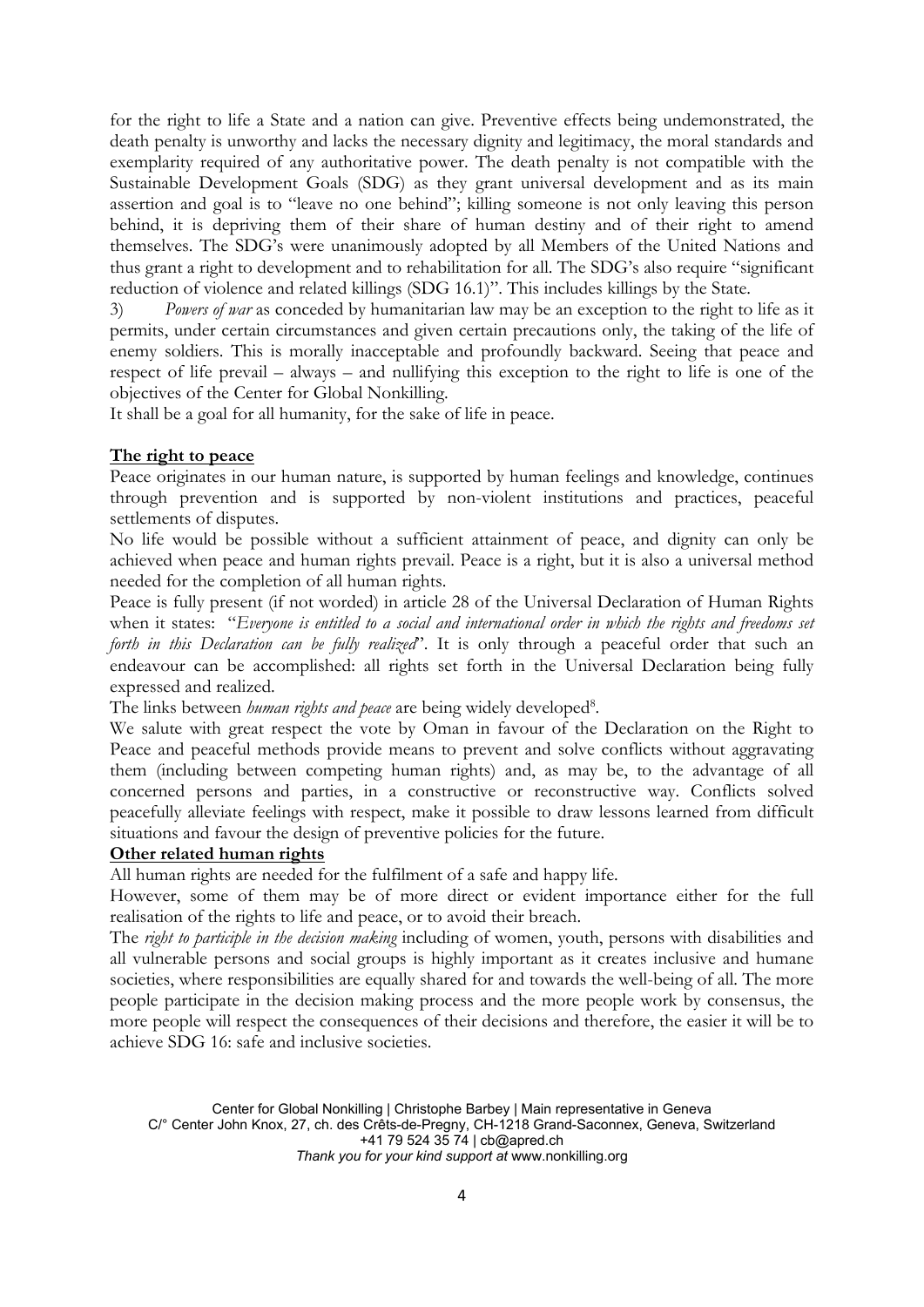The right to *accurate standards of living*, including the rights to food, water and sanitation, clothing and housing, the rights to work and to social security deserve full attention, in all circumstances.

The *right to health* is an essential right for the fulfilment of the right to life and of the subsequent right to longevity. It is needed as well to achieve societies in which *human rights are all equally shared*. The *human right to <sup>a</sup> sustainable natural environment*, thus sustaining humanity and life on Earth, deserves accurate protection and full attention as well.

The *right to happiness* and fulfilment of life in reverence for life should always be mentioned:

"*Happy people breed <sup>a</sup> happy world*"

#### **Universal Periodic Review of Oman**

We wish <sup>a</sup> happy, constructive and peaceful UPR to the People and the Authorities of Oman.

#### **The right to life in the national and international human rights constitutions**

The following international legal obligations: the Convention on the prevention and punishment of the crime of *genocide;* the Covenant on *civil and political rights* and its Optional protocol aiming at the *abolition of the death penalty,* and the Convention on *enforced disappearances* are within the human rights constitution, the ones mostly concerned by the application of the right to life. They are the minimum standards needed for any country to internationally recognize – and thus to show full legal respect for life and the right to life.

National constitutions shall similarly reflect this human and legal stand in favor of life.

Beyond legal aspects, it is consciously evident that it is our knowledge of the bounty of life, upheld by ethics and human best practices, by our historical progresses that make for <sup>a</sup> happy and sustained lasting life. Our heart feelings and our well understood instincts, our sound and profound understandings, all the good will may and shall guide us towards our fulfillment. Further and only, it is when we offer such knowledge and feelings to each other as to humanity that we create the solidarity needed for Life on Earth.

It is when institutions understand this and promote individual and collective life, happy life, when they exemplify progress, in dignity, that we may attain and achieve <sup>a</sup> sustainable civilization on Earth. However, our institutions may only be guided by our own, brought together commitments to give <sup>a</sup> future, <sup>a</sup> meaning and <sup>a</sup> worth to the lives we all live and lead, leaving no one behind, for ourselves as for our world, now as for future generations.

#### **Prevention of genocide**

The right to live is the imperative duty not to kill, for individuals and inasmuch for all groups of people. Every person needs to be part of <sup>a</sup> social group to live in and be part of society, to relate with its government and institutions, all thriving for the good of each and all. Therefore, all individuals, social and political groups are entitled to be protected against genocide.

We recall that the United Nations Special Adviser for the Prevention of Genocide has called for, in 2018 during the 70th anniversary of the Convention, for the universal ratification of the Convention of the prevention and the punishment of the crime of genocide 9 . The Human Rights Council has adopted, without a vote at its  $37^{\text{th}}$  session a resolution containing a similar call $^{10}$ .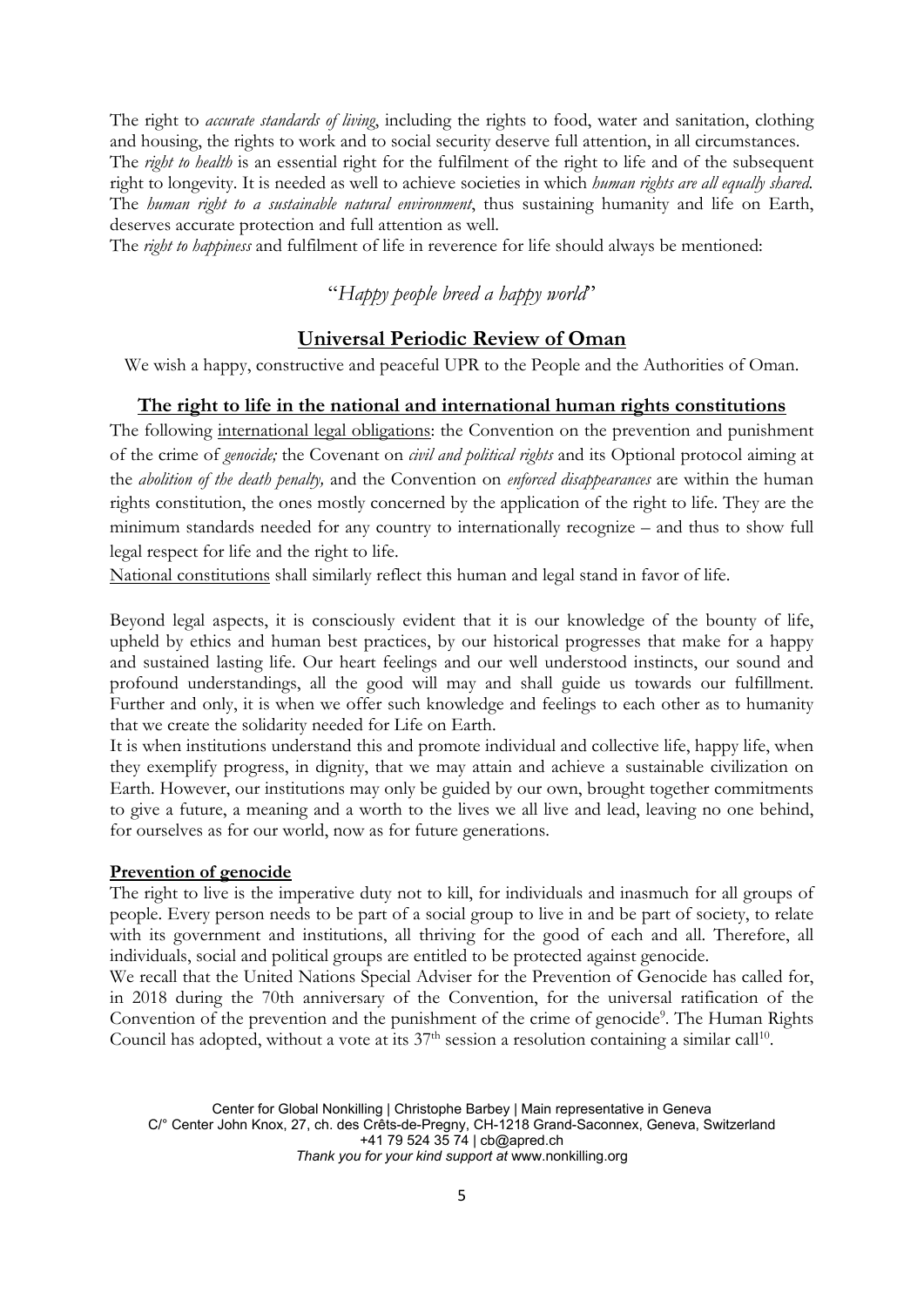There is <sup>a</sup> universal duty to protect all social groups. The ratification of the Convention and adapting local laws is <sup>a</sup> rather simple commitment. It is <sup>a</sup> local and national endeavour, but it is also <sup>a</sup> sign of participation, <sup>a</sup> beacon of hope and reason for the international community and to ensure the overcoming of an unworthy past. It is <sup>a</sup> clear and strong message sent to all humanity that the respect of lives, all lives is essential and that the progress towards nonkilling is needed and possible. It is also an overall measure preceding and accompanying other preventive measures and policies. Tools and initiatives are available for an efficient prevention of genocides, mass atrocity crimes and killings<sup>11</sup>.

No State or other stakeholders' made recommendations to that end during the previous UPR cycles.

#### **I. To progress towards universal nonkilling, we strongly recommend to the Authorities of Oman the urgent ratification of the Convention on the prevention and punishment of the crime of genocide.**

#### **The international covenant on civil and political rights**

The universality of human rights implies <sup>a</sup> commitment by all States to the values and practices of the basic standards of human dignity and well-being. The covenant is almost universally ratified. It is time for Oman to do likewise.

#### **II. We strongly encourage the ratification of the Covenant of civil and political rights by the authorities of Oman.**

#### **Prohibition of the death penalty**

To respect life is to value all lives, without exceptions, distinctions or discriminations.

It is also to be living being an example of this valuation of life.

The act of killing is the same, be it official or <sup>a</sup> crime: <sup>a</sup> killing. States have the duty to stand as examples of respect for life and for the right to life. We recall that the right to life granted to all is also the responsibility vested in all to refuse to kill. Accepting that one could be killed and accepting to kill one is accepting the act of killing in itself. As such, regardless of who is killed by whom or of how one or many are killed or why, <sup>a</sup> killing is always <sup>a</sup> destruction of the right to life.

States have <sup>a</sup> duty of exemplarity and to progress regarding fundamental values and respect of human rights, specifically here for the right to life and the duty not to kill.

Both the right to life and the death penalty are absent in the constitution.

Oman retains the death penalty.

According to Amnesty International, four deaths sentences have been pronounced in 2018. The number of persons on death row is unknown<sup>12</sup>.

**III. We encourage the People and the Authorities of Oman to change the constitution and to celebrate and protect life therein.**

**IV. We strongly call for the immediate abolition of death penalty and encourage thereafter the ratification of the Second Protocol of CCPR aiming at the abolition of the death penalty.**

#### **Illegality of enforced disappearances**

We congratulate Oman for the ratification of the Enforced Disappearances Convention on the 12<sup>th</sup> of June 2020. The supported recommendation made by Argentina is thus implemented.